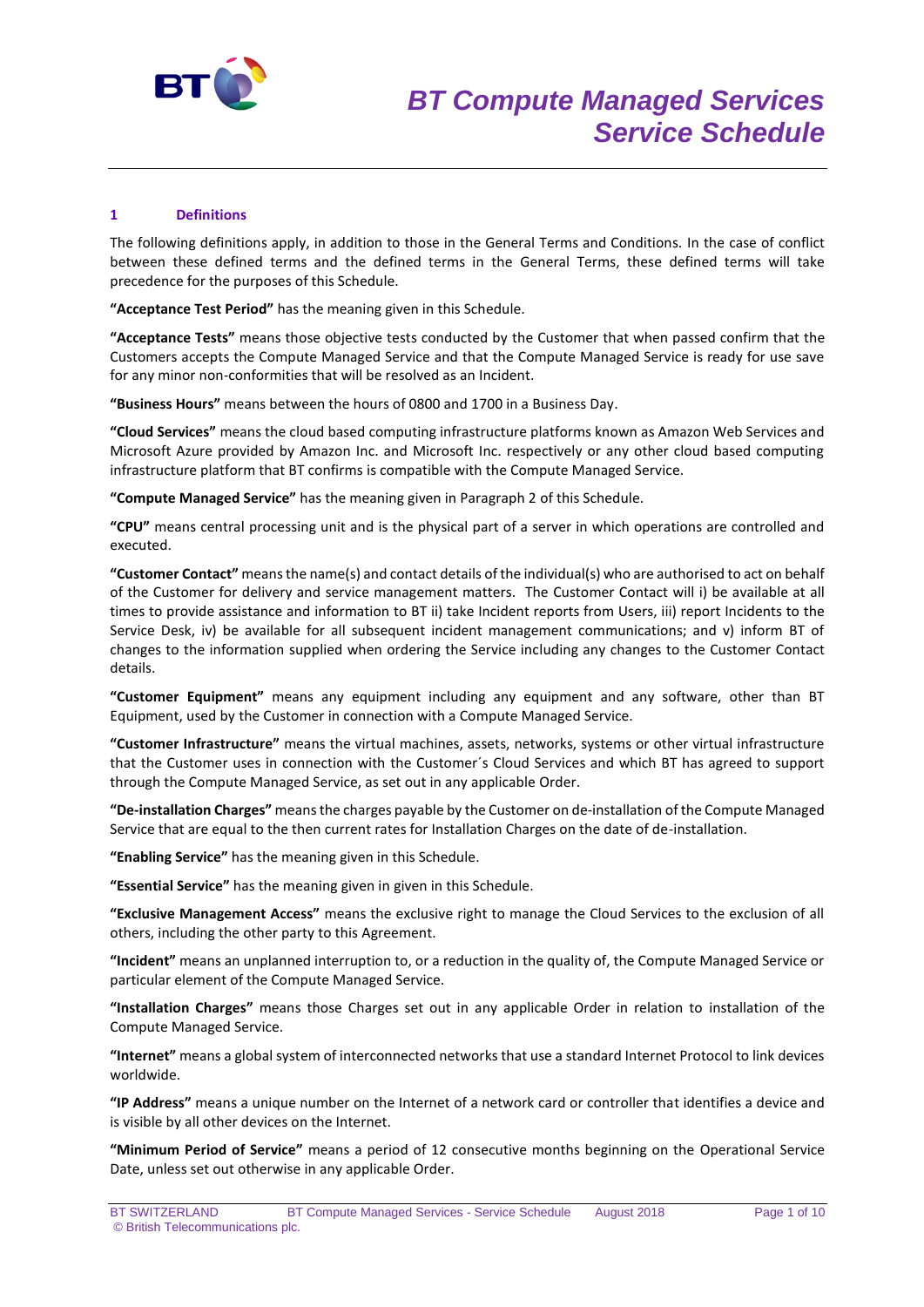

**"Minimum Revenue Commitment"** means the minimum amount the Customer is required to pay BT, as set out in any applicable Order.

**"Online Order**" means a Customer request for the Service. The Online Order is only available online via the Portal.

**"Operating System"** means a set of software that manages computer hardware resources and provides common services for computer programs.

**"PCI DSS"** means the payment card industry data security standards, a set of policies and procedures, issued by the PCI Security Standards Council LLC (as may be adopted by local regulators) and intended to optimise the security of credit and debit card transactions and protect cardholders against misuse of their personal information.

**"Planned Maintenance"** means any work that is planned in advance to be carried out by BT or on its behalf that causes the Service to be suspended.

**"Portal"** means the BT compute management system and the graphical user interfaces of the individual services made available via the BT compute management system.

**"Premium Service"** has the meaning given in this Schedule.

**"Qualifying Incident"** means an Incident, except where any of the following events have occurred:

- (a) the Compute Managed Service has been modified or altered in any way by the Customer, or by BT in accordance with the Customer's instructions;
- (b) during the period Exclusive Management Access was granted to the Customer;
- (c) Planned Maintenance;
- (d) The Customer or its agent has performed any configurations that BT did not approve;
- (e) an Incident has been reported and BT cannot confirm that an Incident exists after performing tests; or
- (f) the Customer requested BT to test the Compute Managed Service at a time when no Incident has been detected or reported.

**"Recurring Charges"** means the Charges for the Compute Managed Service or applicable part of the Compute Managed Service that are invoiced repeatedly in every payment period (e.g. every month), as set out in any applicable Order.

**"Service Desk"** means the English speaking helpdesk that the Customer may contact to submit Service Requests, report Incidents and ask questions about the Compute Managed Service.

**"Service Level"** means the Incident Resolution Service Level as set out in this Schedule.

**"Service Management Boundary" h**as the meaning given in this Schedule.

**"Service Requests"** means pre-approved requests to deliver a service on the Cloud Services as agreed between BT and the Customer and as set out in any applicable Order.

**"Severity Level 1"** means a Qualifying Incident that cannot be circumvented and that constitutes a complete loss of the Compute Managed Service.

**"Severity Level 2"** means a Qualifying Incident that has a large impact on the Compute Managed Service and, for example, results in part of the Compute Managed Service not functioning properly.

**"Severity Level 3"** means a Qualifying Incident that has a minor impact on the Compute Managed Service such as a component of the Compute Managed Service not functioning correctly that causes a minor degradation to the performance or functionality of the Compute Managed Service.

**"Severity Level 4"** means a Qualifying Incident that has no observable impact on the Compute Managed Service.

**"Standard Service Components"** has the meaning given in Paragraph **Error! Reference source not found.**.

**"Ticket"** means the unique reference number provided by BT for an Incident and that may also be known as a "fault reference number".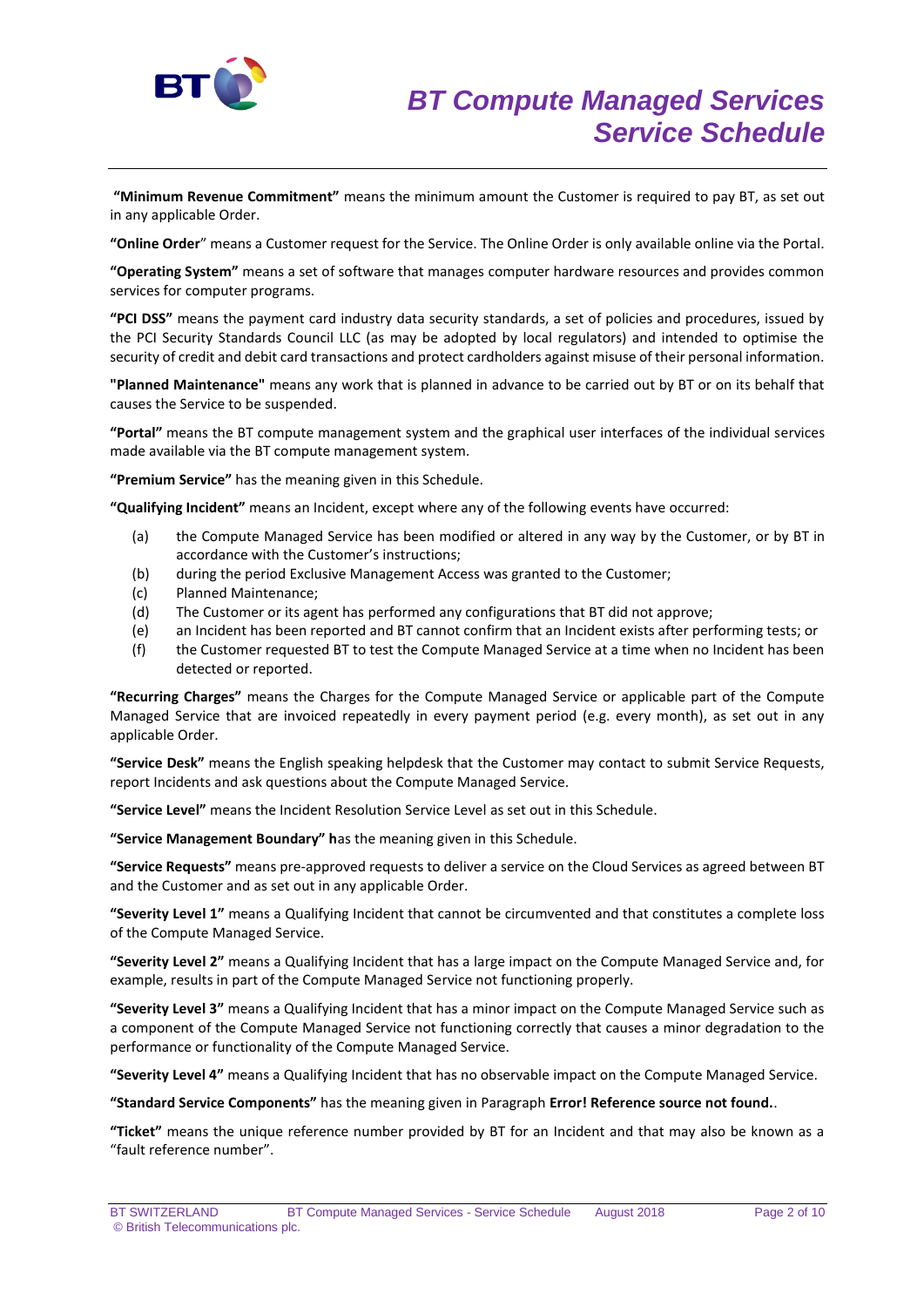

# *BT Compute Managed Services Service Schedule*

**"Usage Charges"** means the Charges for the Compute Managed Service or applicable part of the Compute Managed Service that are calculated by multiplying the volume of units that the Customer used or incurred in a period (e.g. number of agents using the Compute Managed Service, or the number of minutes the Compute Managed Service was used for) with the relevant fee as set out in any applicable Order.

## **2 Service Summary**

BT will provide the Customer with a range of management services to the Customer´s Cloud Services comprising of the Essential Service or the Premium Service as set out in any applicable Order and up to the point of the Service Management Boundary.

## **3 Service Components**

3.1 The Compute Managed Service comprises access to a Portal where the Customer may choose a combination of the following management service packages in order for BT to manage the Customer Infrastructure and throughout the duration of the Agreement the Customer will ensure that at least 25 per cent of the Customer Infrastructure is managed through the Premium Service, in accordance with the details as set out in any applicable Order:

## 3.2 **Essential Service**

BT will provide the Customer with 24hours a day x7days per week x365days per year access to a Service Desk that will offer the Customer support in relation to Customer Infrastructure, as set out in any applicable Order.

# 3.3 **Premium Service**

On top of the Essential Service, BT will provide the Customer with the following components:

3.3.1 Configuration Management

Reactive and proactive configuration and technical support of the Customer Infrastructure to ensure that the Customer Infrastructure works efficiently with the Cloud Services.

3.3.2 Monitoring and Reporting

Proactive monitoring and reporting of the Customer Infrastructure such as CPU memory, storage and network optimisation.

3.3.3 Virtual Machine and Storage Administration

Management, including fine-tuning, updating and maintaining of the Customer Infrastructure as well as allocation and pro-active monitoring of storage options the Customer has purchased through the Cloud Services.

#### 3.3.4 User Management

Management of User accounts to the Cloud Services.

# 3.3.5 Efficiency Optimisation

Monitoring of the Customer's use of the Cloud Services to identify efficiencies that could be made to the use of the Cloud Services.

3.3.6 Backup

Back-up of any data the Customer has stored on the Cloud Services to the same availability zone or region the Customer has chosen to store any data within the Cloud Services.

# 3.3.7 Security Services

Pro-active monitoring of the security of the Cloud Services and installation of anti-virus and antimalware as appropriate.

#### 3.4 **Enabling Services**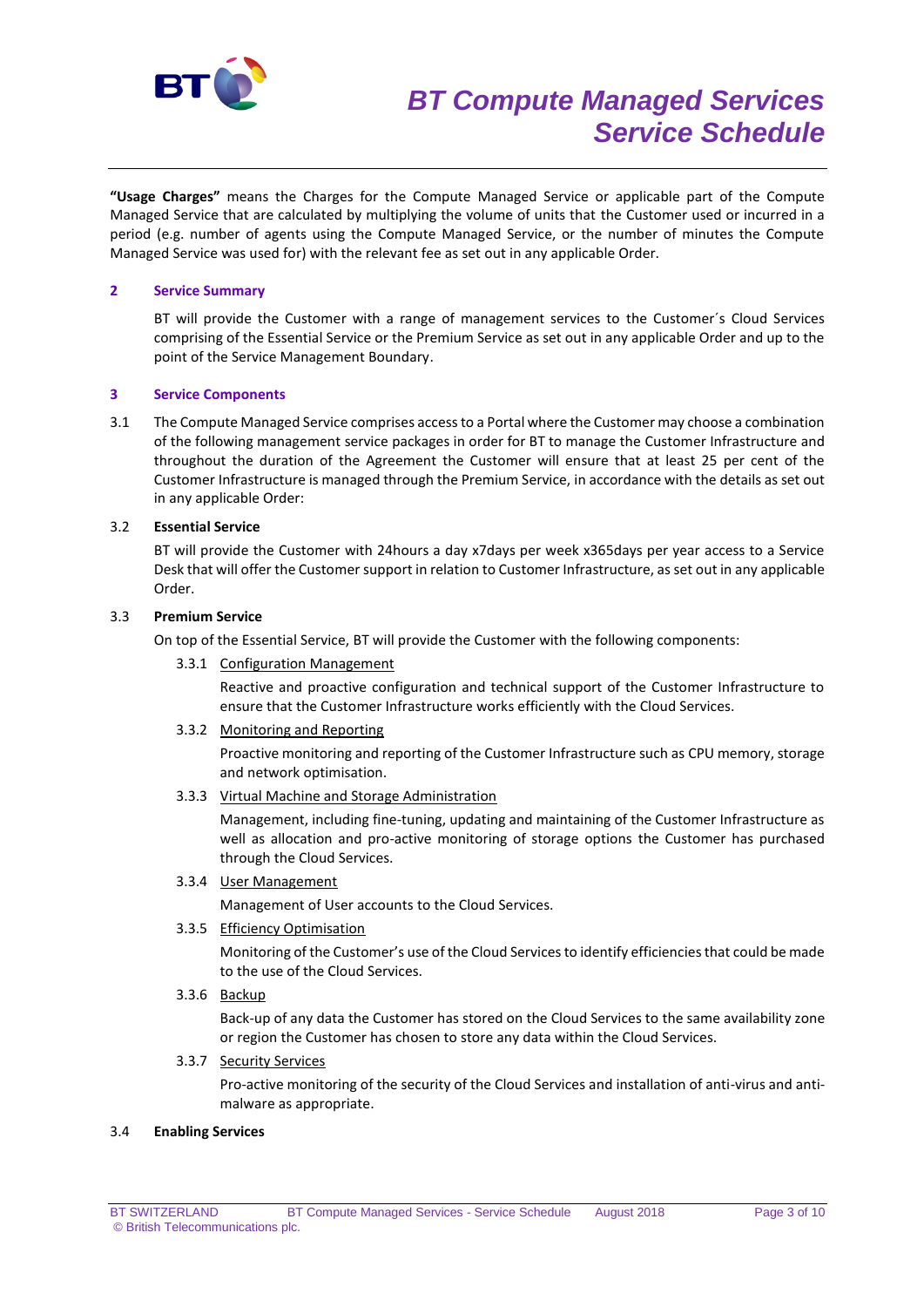

The Customer will have the following associated services in place that will connect to the Compute Managed Service and are necessary for the Compute Managed Service to function and will ensure that these services meet the minimum technical requirements that BT specifies:

- 3.4.1 computer hardware, software and telecommunications equipment and services necessary to access and use the Compute Managed Service;
- 3.4.2 an Internet connection either purchased from BT or from a third party internet provider;
- 3.4.3 Cloud Services, either purchased from BT or through the Cloud Services providers directly;
- 3.4.4 the corresponding applications on the Cloud Services to enable BT to provide the Compute Managed Service, for example, for BT to provide the back-up functionality, as described in Paragraph 3.3.6, the Customer shall have in place the corresponding back-up application on the Cloud Services,

If BT provides the Customer with any services other than the Compute Managed Service (including any Enabling Service) this Schedule will not apply to those services and those services will be governed by their separate terms.

## 3.5 **Exclusive Access to the Cloud Services**

- 3.5.1 If the Customer has ordered the Premium Service, the Customer will grant BT Exclusive Management Access to the Cloud Services in order that BT can provide the Customer with the Compute Managed Service.
- 3.5.2 If the Customer requires BT to grant the Customer Exclusive Management Access to the Cloud Services, the Customer will notify BT in writing in advance of the time period the Customer requires Exclusive Management Access.
- 3.5.3 BT will then confirm to the Customer in writing the time period that BT is able to grant the Customer Exclusive Management Access and throughout any such period the Service Levels will not apply.
- 3.5.4 When the Customer has Exclusive Management Access the Customer will not do anything on the Cloud Services that, when BT retakes Exclusive Management Access, will result in BT having to remedy any actions the Customer have taken on the Cloud Services in order for BT to provide the Compute Managed Service.
- 3.5.5 During any time period that BT does need to remedy any issues with the Cloud Services in accordance with Paragraph 3.5.4, the Service Levels will continue to not apply.
- 3.5.6 The Customer will indemnify BT against any claims brought by any third party cloud service provider during the time period the Customer has Exclusive Management Access.
- 3.5.7 At the end of the agreed time period in which BT has granted the Customer Exclusive Management Access, BT will retake Exclusive Management Access and BT will confirm to the Customer in writing when the Service Levels will apply again.

# **4 Ordering**

- 4.1 The Customer is responsible for opening an account with BT to gain access to the Portal to enable online ordering. The Agreement is effective once the Customer submits an Online Order on the Portal.
- 4.2 The Online Order should have all mandatory fields to be completed.
- 4.3 On receipt of an Online Order BT will configure the Service as set out in Paragraph 6.

#### **5 BT Service Management Boundary (SMB)**

- 5.1 BT will provide and manage the Compute Managed Service in accordance with this Schedule and as set out in any applicable Order.
- 5.2 BT is responsible for the Services described in this Schedule up to the point where they are delivered on the Cloud Services and BT is not responsible for the Compute Managed Service outside the Service Management Boundary; including the availability, applications or any other element or functionality of the Cloud Services.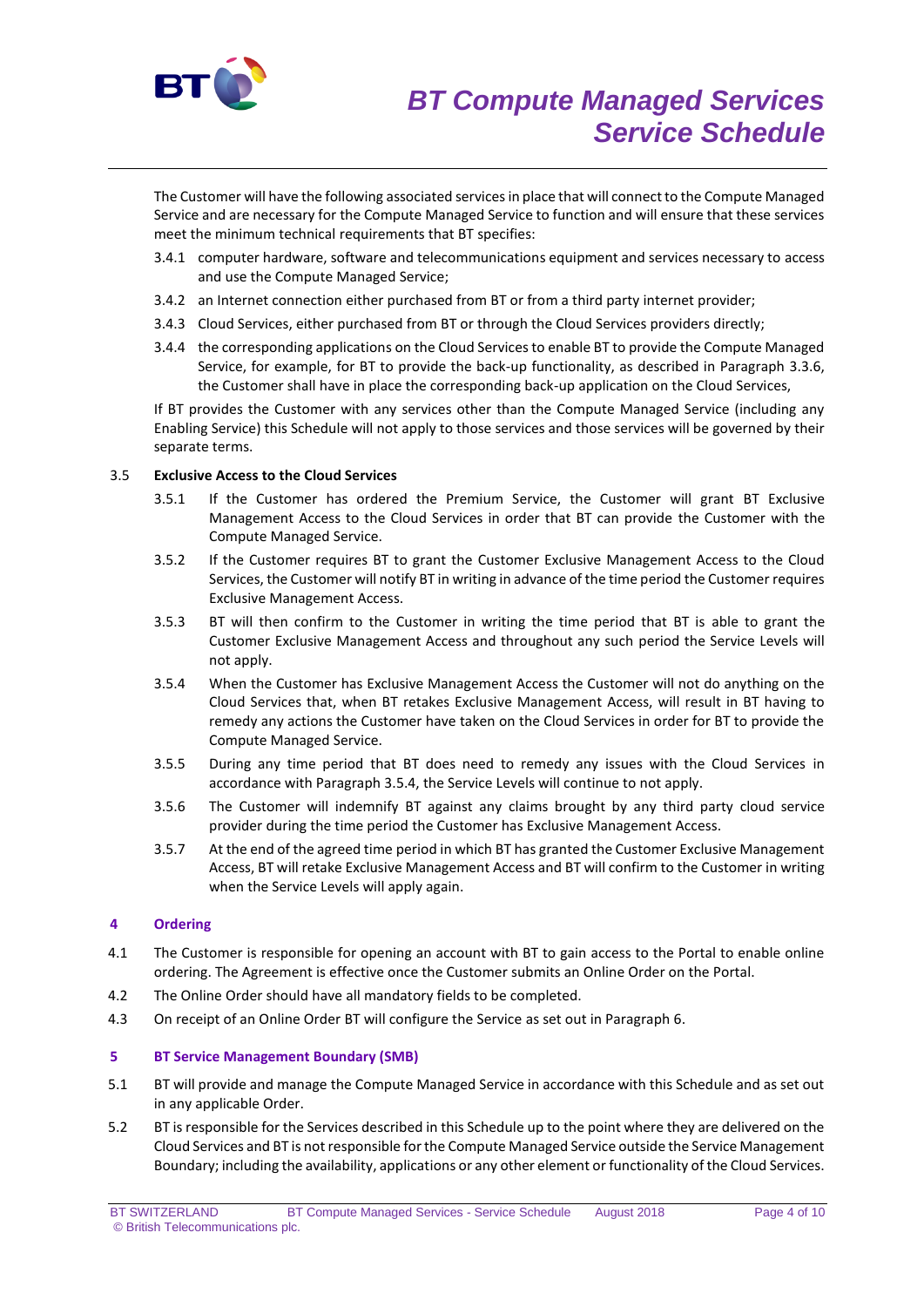

- 5.3 The Customer is solely responsible for obtaining and maintaining all necessary software licences or other authorisations and consents required for the Cloud Services.
- 5.4 The Service is delivered within a secure BT data centre with a security policy for the protection of Site, infrastructure and network. Although BT will use reasonable care and skill in carrying out its obligations under this Agreement in accordance with BT's security policy, it is not possible to guarantee that all instances of fraud, misuse, unwanted or unauthorised activity or access to the Customer's Information will be prevented or detected. Whenever BT becomes aware that security has been compromised, BT will take actions in order to limit any further occurrences of fraud, misuse, unwanted or unauthorised activity or access to the Customer's Information. Nevertheless, BT accepts no responsibility for any such incidents, or liability for any loss or damage suffered by the Customer. The Customer shall therefore take responsibility for the security of the Customer Information, Content and application of security policies designed to prevent unwanted or unauthorised activity or access to the Customer's Information.
- 5.5 BT does not make any representations, whether express or implied, about whether the Compute Managed Service will operate in combination with any Customer Equipment or other equipment and software.
- 5.6 The Compute Managed Service is not compliant with PCI DSS nor is it designed or intended to be and the Customer will not use the Compute Managed Service for the processing, storage or transmission of any cardholder data or any data that is subject to PCI DSS.

# **6 Delivery**

- 6.1 **Service Desk**. Before the Operational Service Date and, where applicable, throughout the provision of the Compute Managed Service, BT will provide the Customer with contact details for the Service Desk.
- 6.2 **BT Delivery obligations**. On receipt of an Online Order BT will:
	- 6.2.1 configure the Compute Managed Service as defined on the Online Order;
	- 6.2.2 conduct a series of standard tests on the Compute Managed Service to ensure that it is configured correctly;
	- 6.2.3 connect the Compute Managed Service to each Enabling Service; and
	- 6.2.4 on the date that BT has completed the activities in this Paragraph, confirm to the Customer that the Compute Managed Service is available for performance of any Acceptance Tests.
- **6.3 Customer Delivery obligations**. Before the Operational Start Date and, where applicable, throughout the provision of the Compute Managed Service, the Customer will:
	- 6.3.1 provide reasonable technical support to BT;
	- 6.3.2 ensure that the Customer have all necessary authorisations, licences and consents to allow BT to provide the Customer with the Compute Managed Service;
	- 6.3.3 in jurisdictions where an employer is legally required to make a disclosure to its Users and other employees:
		- (a) inform the Users that as part of the Compute Managed Service being delivered by BT, BT may monitor and report to the Customer the use of any targeted applications by them; and
		- (b) ensure that Users have consented or are deemed to have consented to such monitoring and reporting (if such consent is legally required).

BT will not be liable for any failure by the Customer to comply with these obligations and hence the Customer will be liable to BT for any claims, losses, costs or liabilities incurred or suffered by BT due to the Customer´s failure to comply with this Paragraph.

6.3.4 allow BT to install all necessary software on the Customer servers or other systems in order for BT to provide the Compute Managed Service.

# 6.4 **Acceptance Tests**

6.4.1 The Customer will carry out the Acceptance Tests for the Compute Managed Service within five Business Days after receiving notice from BT in accordance with Paragraph 6.2.4 ("**Acceptance Test Period**").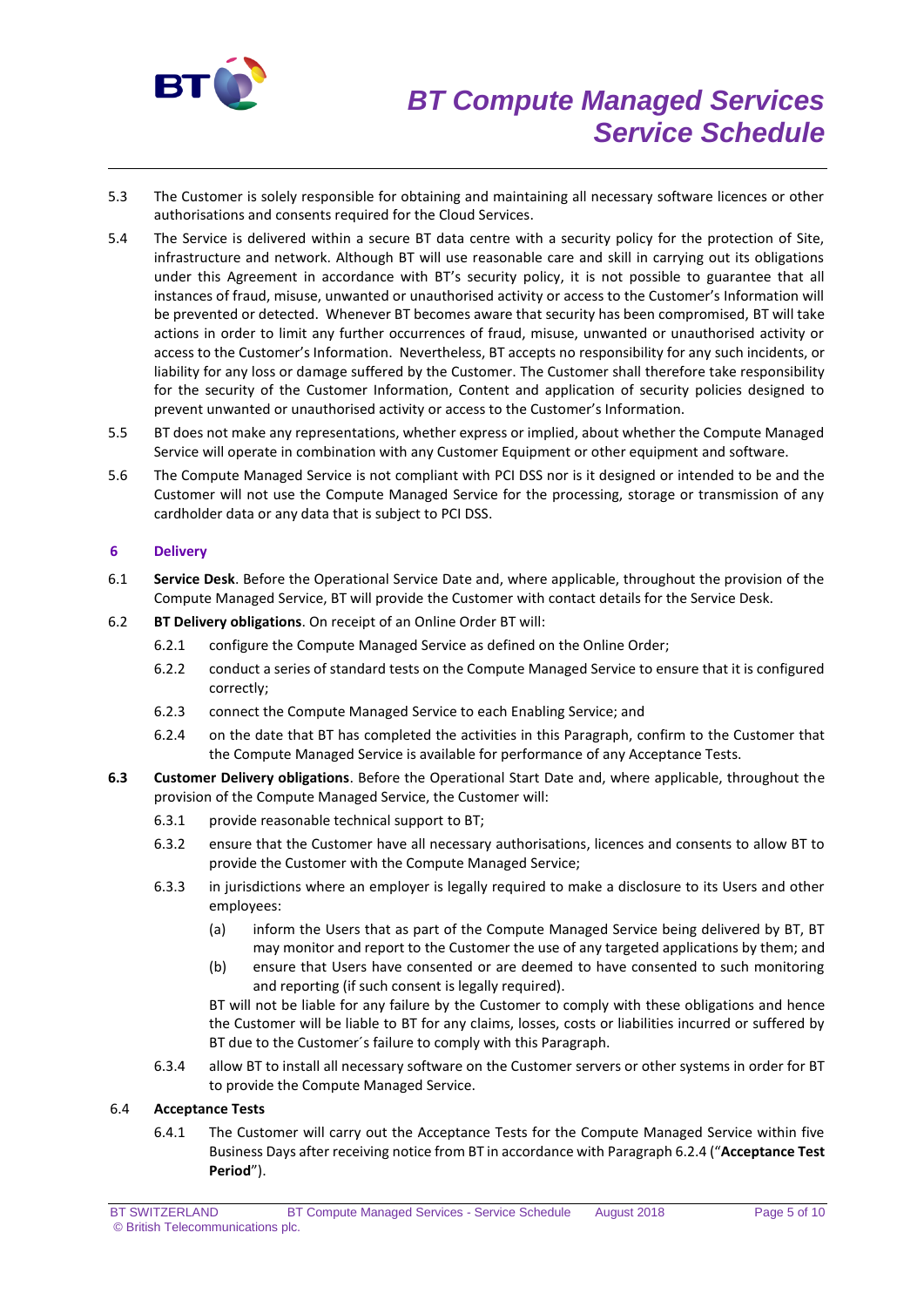

6.4.2 The Compute Managed Service is accepted by the Customer if the Customer confirms acceptance in writing during the Acceptance Test Period or is treated as being accepted by the Customer if the Customer does not provide BT with notice to the contrary by the end of the Acceptance Test Period.

# 6.5 **Operational Service Date.**

- 6.5.1 Subject to Paragraph 6.4 above, the Operational Service Date will be the earlier of the following:
	- (a) the date that the Customer confirms or BT deems acceptance of the Compute Managed Service in accordance with Paragraph 6.4.2; or
	- (b) the date of the first day following the Acceptance Test Period.
- 6.5.2 If, during the Acceptance Test Period, the Customer provides BT notice that the Acceptance Tests have not been passed, BT will remedy the non-conformance without undue delay and provide the Customer notice that BT has remedied the non-conformance and inform the Customer of the Operational Service Date.
- 6.6 **Changes before delivery.** If the Customer requests a change to the Compute Managed Service before the planned delivery date, then BT may revise the expected delivery date to accommodate that change.
- 6.7 Service Transition.
	- 6.7.1 If the Customer is transitioning its existing services to BT, the Customer will provide any information or access BT reasonably requests within a reasonable period of time before the Operational Service date, including:
		- (a) an inventory list with information relating to the Customer Infrastructure to be transitioned with relevant specifications, including:
			- (i) software licence information;
			- (ii) network diagrams;
			- (iii) Device name and IP addressing; and
			- (iv) details of any third party contracts, service level agreements and equipment;
		- (b) access to the Customer Infrastructure prior to the Service Start Date;
	- 6.7.2 Any changes to the inventory will be made in writing and:
		- (a) may cause delay to the transition of the Customer's service or the Operational Service Date; and
		- (b) may result in a change to the Charges to reflect the revised scope of the Compute Managed Service. Any such changes shall be agreed by submission of a new Online Order.

# **7 In Life Management during operation**

# 7.1 **BT obligations**.

- 7.1.1 On and from the Service Start Date, BT:
	- (a) will respond and use reasonable endeavours to remedy an Incident without undue delay and in accordance with the Service Levels as set out in Paragraph 8;
	- (b) will fulfil Service Requests;
	- (c) may carry out maintenance from time to time and will use reasonable endeavours to inform the Customer at least five Business Days before any Planned Maintenance on the Compute Managed Service. However, BT may inform the Customer with less notice than normal where maintenance is required in an emergency; and
	- (d) may, in the event of a security breach affecting the Compute Managed Service, require the Customer to change any or all of its passwords.

# 7.2 **Customer obligations**.

- 7.2.1 On and from the Operational Service Date, the Customer will:
	- (a) ensure that Users report Incidents to the Customer Contact and not to the Service Desk;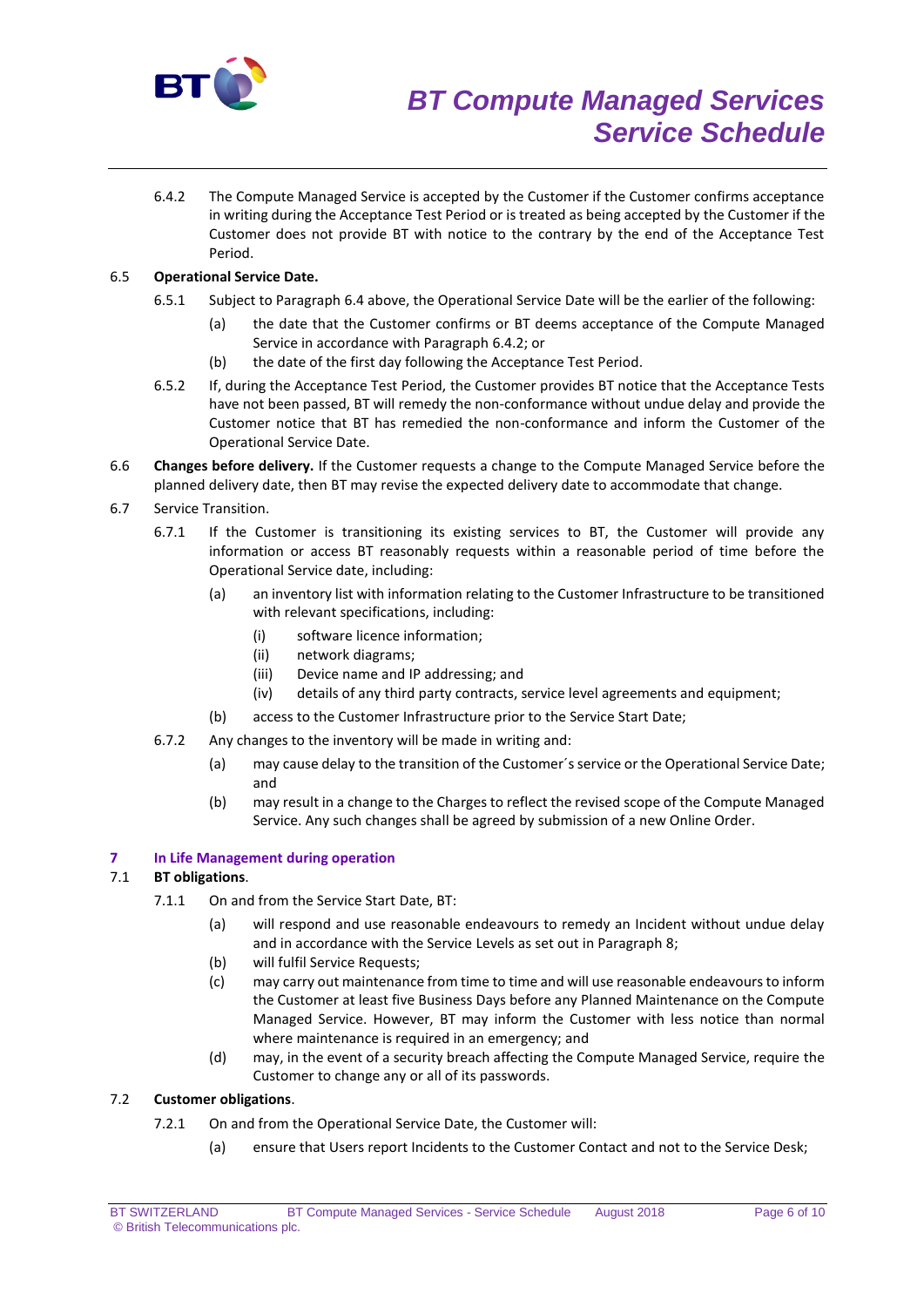

- (b) ensure that the Customer Contact will take Incident reports from Users and pass these to the Service Desk in accordance with Paragraph 8 using the agreed reporting procedures, and is available for all subsequent Incident management communications;
- (c) monitor and maintain any Customer Equipment connected to the Compute Managed Service or used in connection with a Compute Managed Service;
- (d) ensure that any Customer Equipment that is connected to the Compute Managed Service or that the Customer uses, directly or indirectly, in relation to the Compute Managed Service is:
	- (i) connected using the applicable BT Network termination point, unless the Customer has BT's permission to connect by another means;
	- (ii) adequately protected against viruses and other breaches of security;
	- (iii) technically compatible with the Compute Managed Service and will not harm or damage BT Equipment, the BT network, or any of BT's suppliers' or subcontractors' network or equipment; and
	- (iv) approved and used in accordance with relevant instructions, standards and applicable law and any safety and security procedures applicable to the use of that Customer Equipment;
- (e) immediately disconnect any Customer Equipment, or advise BT to do so at the Customer's expense, where Customer Equipment:
	- (i) does not meet any relevant instructions, standards or applicable law; or
	- (ii) contains or creates material that is in breach of the Acceptable Use Policy and the Customer are contacted by BT about such material,

and redress the issues with the Customer Equipment prior to reconnection to the Compute Managed Service;

- (f) distribute, manage and maintain access profiles, passwords and other systems administration information relating to the control of Users' access to the Compute Managed Service;
- (g) maintain a written list of current Users and provide a copy of such list to BT within five Business Days following BT's written request at any time;
- (h) ensure the security and proper use of all valid User access profiles, passwords and other systems administration information used in connection with the Compute Managed Service and:
	- (i) immediately terminate access for any person who is no longer a User;
	- (ii) inform BT immediately if a User's ID or password has, or is likely to, become known to an unauthorised person, or is being or may be used in an unauthorised way;
	- (iii) take all reasonable steps to prevent unauthorised access to the Compute Managed Service;
	- (iv) satisfy BT's security checks if a password is lost or forgotten; and
	- (v) change any or all passwords or other systems administration information used in connection with the Compute Managed Service if BT requests to do so in order to ensure the security or integrity of the Compute Managed Service; and
- (i) not allow any User specific subscription to be used by more than one individual User unless it has been reassigned in its entirety to another individual User, in which case the Customer will ensure the prior User will no longer have any right to access or use the Compute Managed Service:

# **8 Incidents and Service Levels**

8.1 Where the Customer becomes aware of an Incident; the Customer Contact will report any Severity Level 1 Incidents and Severity Level 2 Incidents via telephone to the Service Desk, otherwise if the Severity Level 1 Incidents or Severity Level 2 Incident is not reported via telephone it will be deemed a Severity Level 3 Incident.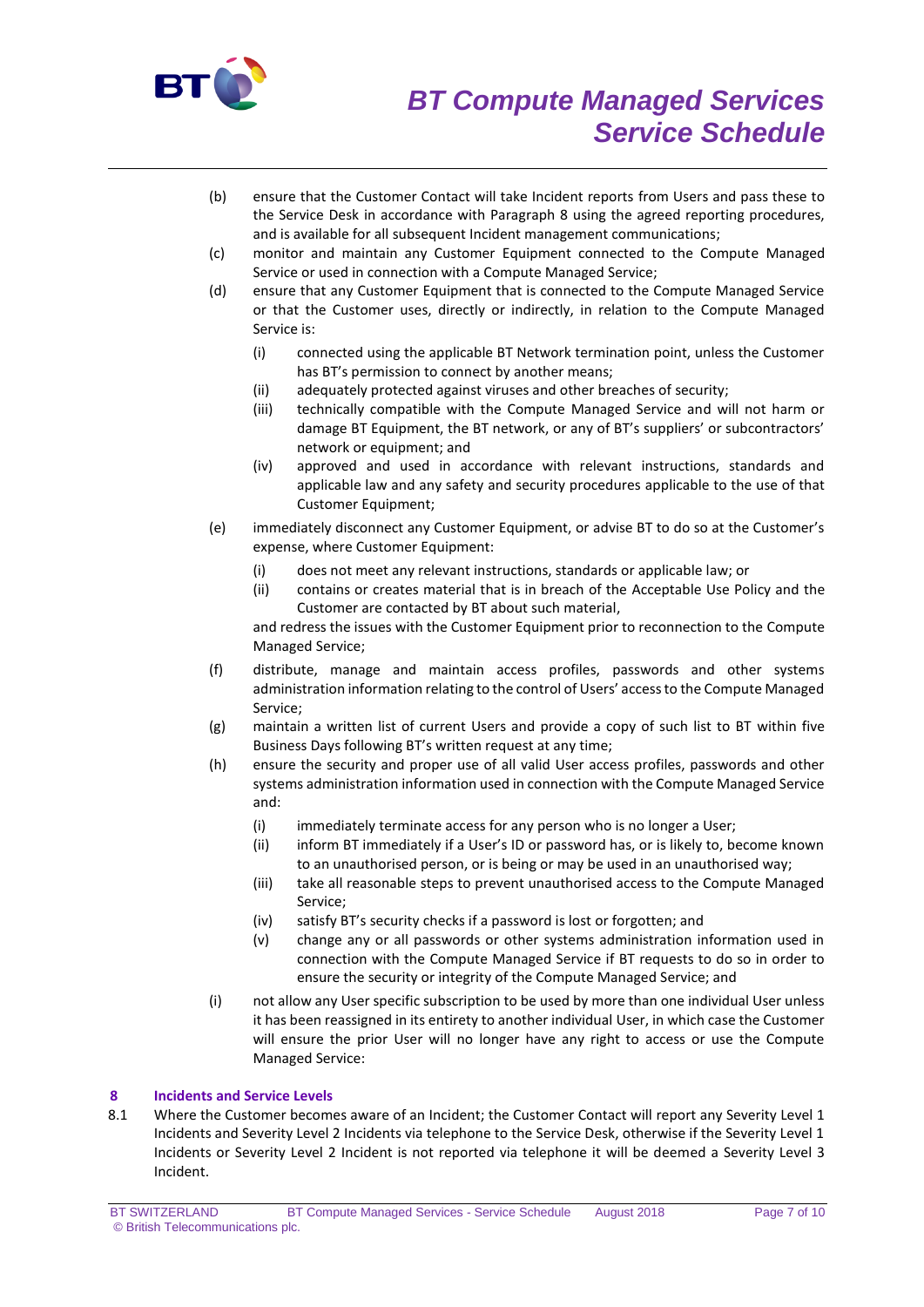

- 8.2 If BT detects or if the Customer report an Incident.
	- 8.2.1 BT will give the Customer a Ticket;
	- 8.2.2 BT will inform the Customer when it believes the Incident is cleared and will close the Ticket when:
		- (a) the Customer confirms that the Incident is cleared, or
		- (b) BT has attempted unsuccessfully to contact the Customer, in the way agreed, and the Customer Contact has not responded within 24 hours following BT's attempt to contact the Customer Contact.
	- 8.2.3 If the Customer confirms that the Incident is not cleared within 24 hours after having been informed, the Ticket will remain open, and BT will continue to work to resolve the Incident.
- 8.3 **Incident Resolution Service Levels**. From the Operational Service Date and subject to the Customer reporting at least four Qualifying Incidents per calendar month in accordance with Paragraph **Error! Reference source not found.**, BT will provide the Compute Managed Service with the response and resolution times for Qualifying Incidents in accordance with the below table ("Incident Resolution Service Level"):

| <b>Incident Category</b> | <b>Response and Resolution Service Levels</b>                                           |
|--------------------------|-----------------------------------------------------------------------------------------|
| Severity Level 1         | BT will aim to respond to 95% of Qualifying Incidents in any given calendar month       |
|                          | within 20 minutes and to resolve 90% of Qualifying Incidents in any given calendar      |
|                          | month within four hours of reporting the Qualifying Incident in accordance with         |
|                          | Paragraph Error! Reference source not found                                             |
| Severity Level 2         | BT will aim to respond to 95% of Qualifying Incidents in any given calendar month       |
|                          | within 30 minutes and to resolve 85% of Qualifying Incidents in any given calendar      |
|                          | month within 12 hours of reporting the Qualifying Incident in accordance with           |
|                          | Paragraph Error! Reference source not found                                             |
| Severity Level 3         | BT will aim to respond to 90% of Qualifying Incidents in any given calendar within four |
|                          | hours and to resolve 80% of Qualifying Incidents in any given calendar month within     |
|                          | 24 hours of reporting the Qualifying Incident in accordance with Paragraph Error!       |
|                          | Reference source not found.                                                             |
| Severity Level 4         | BT will aim to respond to 95% of Qualifying Incidents in any given calendar month       |
|                          | within one Business Day and to resolve 90% of Qualifying Incidents in any given         |
|                          | calendar month within 72 hours of reporting the Qualifying Incident in accordance       |
|                          | with Paragraph Error! Reference source not found                                        |

- 8.4 If BT fails to meet the Incident Resolution Service Level, the Customer may request Service Credits at the rate of four per cent of the Usage Charges for the Compute Managed Service with the Usage Charges being based on the month the Incident was reported in accordance with Paragraph **Error! Reference source not found.**.
- 8.5 The Customer may request applicable Service Credits within 28 days of the end of the calendar month in which a Qualifying Incident occurred by providing details of the reason for the claim. Any failure by the Customer to submit a request in accordance with this Paragraph will constitute a waiver of any claim for Service Credits for that calendar month.
- 8.6 Upon receipt of a valid request for Service Credits:
	- 8.6.1 BT will issue the Customer with the applicable Service Credits by deducting those Service Credits from the invoice within two billing cycles of the request being received; and
	- 8.6.2 following termination of the Service where no further invoices are due to be issued by BT, BT will pay the Customer the Service Credits within 90 days.
- 8.7 Service Credits for all Service Levels will be aggregated and are available up to a maximum amount equal to 100 per cent of the monthly Usage Charges based on the calendar month the Qualifying Incident was reported to BT in accordance with Paragraph **Error! Reference source not found.**.
- 8.8 All Service Levels and Service Credits will be calculated in accordance with information recorded by, or on behalf of, BT.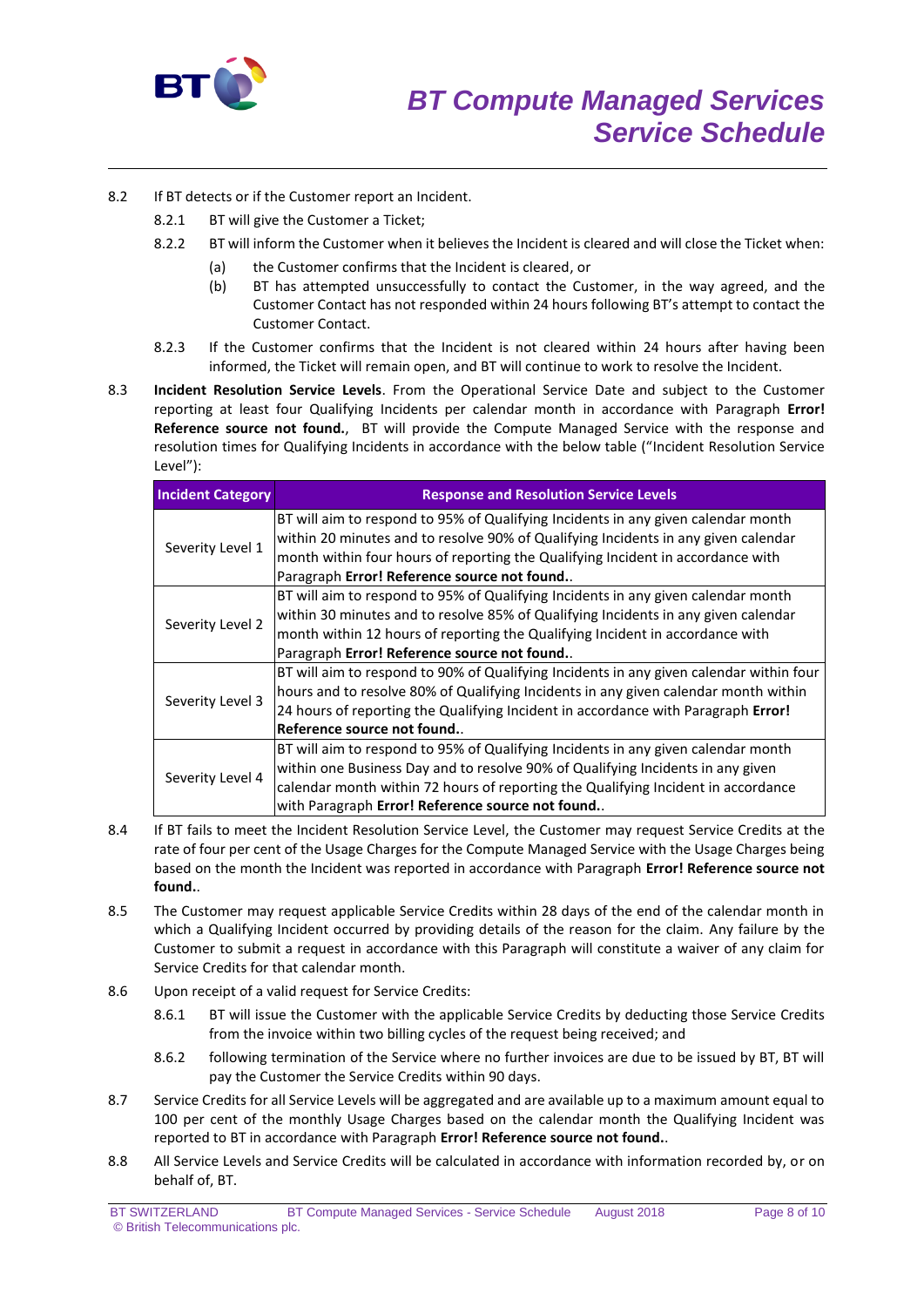

- 8.9 The Service Levels under this Schedule will not apply:
	- 8.9.1 in the event Exclusive Access to the Cloud Service was granted to the Customer;
	- 8.9.2 the Cloud Services are unavailable for whatever reason and this is due to no fault of BT;
	- 8.9.3 in the event of the Customer is in breach with its obligations under the Agreement ; or
	- 8.9.4 during any trial period of the Compute Managed Service.

# **9 Charges and invoicing**

- 9.1 Charges for the Service are set out in the Portal and will be set out on the Online Order.
- 9.2 The Compute Managed Service is subject to a Minimum Revenue Commitment whereby:
	- 9.2.1 The Customer will pay BT the Minimum Revenue Commitment throughout the duration of the Agreement.
	- 9.2.2 BT may terminate the Compute Managed Service on 30 days' notice if the Customer fails to pay the Minimum Revenue Commitment or any part of it.
- 9.3 Charges shall be paid in accordance with the payment terms as agreed in the Agreement.
- 9.4 BT will invoice Charges on or after the dates set out below:
	- 9.4.1 One-off Charges on the Operational Service Date of the relevant Online Order;
	- 9.4.2 Usage or other Recurring Charges, monthly or quarterly in arrears (depending on the Customer's billing frequency) from the Operational Service Date.
	- 9.4.3 If terminated by the Customer or for material breach by BT; any termination Charges as set out in Paragraph 10 and De-installation Charges within thirty days of de-installation of the Compute Managed Service.
- 9.5 Additional Charges shall apply for:
	- 9.5.1 investigating Customer reported Incidents where BT finds no Incident or that the Incident is outside the Service Management Boundary. These shall be based on BT's reasonable man-hours costs multiplied with the total hours spend on investigating such incorrectly reported Incidents;
	- 9.5.2 commissioning the Compute Managed Service outside of Business Hours. The applicable Charges shall be first agreed by a new Online Order before BT will execute such activities; and
	- 9.5.3 expediting provision of the Compute Managed Service at the Customer's request after BT has informed the Customer of the expected delivery date. The applicable Charges shall be first agreed by a new Online Order before BT will execute such activities.

# **10 Termination of Service**

- 10.1 Without prejudice to Clause 11 below, the following Clause will replace and supersede any termination for convenience conditions as set out in the General Terms and Conditions:
	- 10.1.1 The Customer may terminate elements from Compute Managed Service or the entire Compute Managed Service via the Portal at any time and subject to thirty days prior notice, provided that the Customer agrees to pay:
		- (a) any outstanding Charges or interest properly due and payable for each terminated element up to the date of termination;
		- (b) any waived Installation Charges;
		- (c) any De-installation Charges; and
		- (d) any termination fees as compensation which shall be:
			- i. if terminated during the Minimum Period of Service, a sum equal to 75 per cent of the average Usage Charges (based on the average monthly Usage Charge from the Operational Start Date to the date of termination of the Compute Managed Services) for any remaining months of the first twelve months of Service or the Minimum